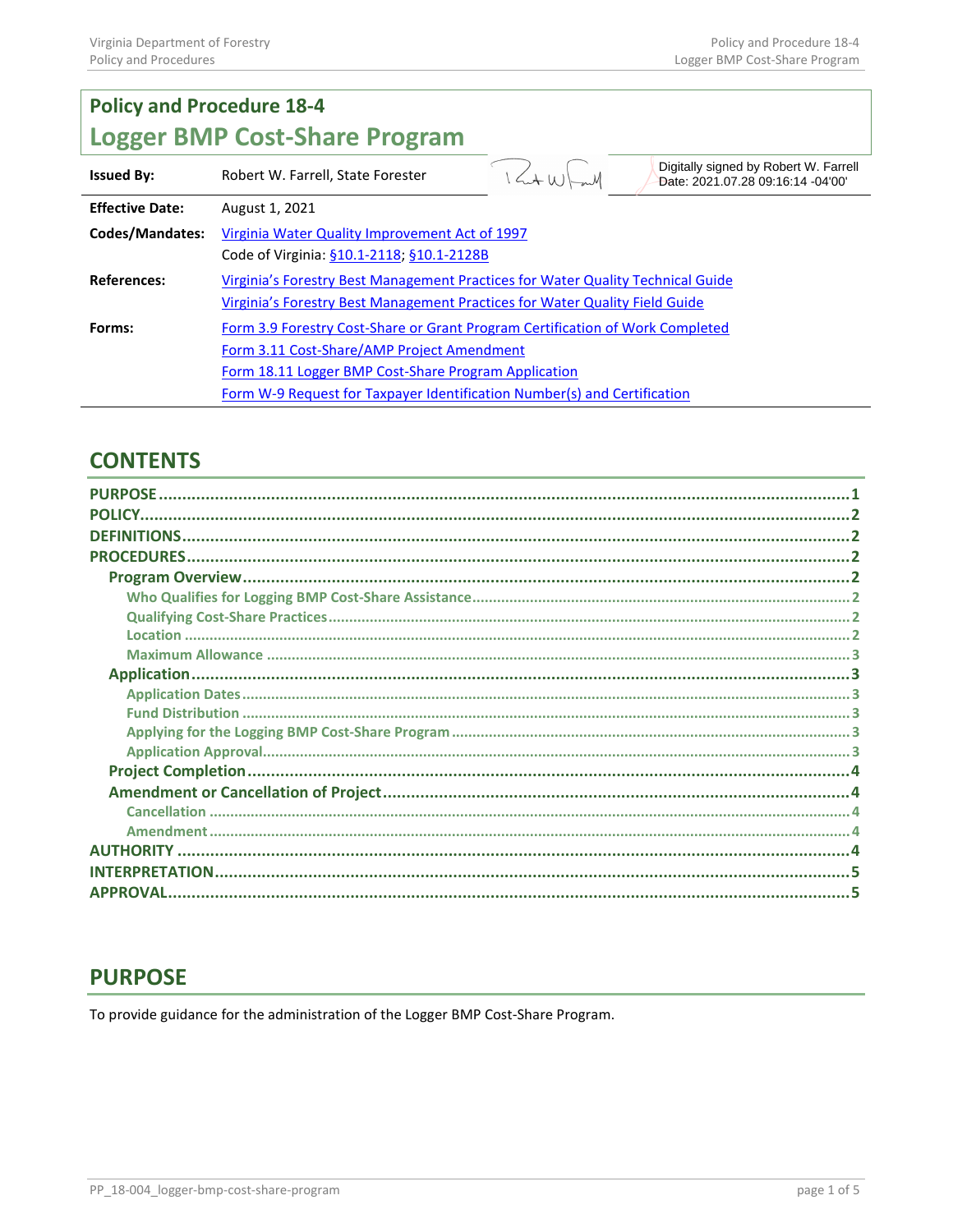# <span id="page-1-0"></span>**POLICY**

It shall be the policy of the Virginia Department of Forestry to manage the Logger BMP Cost-Share Program in accordance with the requirements of the program. Funding for the program is from the Virginia Water Quality Improvement Fund, provided by the Department of Conservation and Recreation to the Department of Forestry.

### <span id="page-1-1"></span>**DEFINITIONS**

"**Agency**" and "**VDOF**" means the Virginia Department of Forestry.

"**Commonwealth**" means the Commonwealth of Virginia.

"**Operator**" means any person that operates or has operated or exercises or has exercised control over any silvicultural activity.

"**Owner**" means any person that (i) owns or leases land on which silvicultural activity occurs or has occurred or (ii) owns timber on land on which silvicultural activity occurs or has occurred.

### <span id="page-1-2"></span>**PROCEDURES**

# <span id="page-1-3"></span>**Program Overview**

### <span id="page-1-4"></span>**Who Qualifies for Logging BMP Cost-Share Assistance**

Forest harvesting operators who:

- ♦ Are certified under the SFI SHARP Logger Program administered by Virginia Forestry Association (VFA) and Virginia Tech.
- ♦ Have no current debt for either civil penalty or past due bills owed to VDOF.
- ♦ Do not have an active water quality impairment (Water Quality Recommendations, Special Orders or Emergency Special Orders) open on any tracts on which they are currently operating.

### <span id="page-1-5"></span>**Qualifying Cost-Share Practices**

This program has two components:

- ♦ Installation of forestry Best Management Practices (BMPs) that are associated with approved stream crossings. This would include such things as culvert purchase; equipment time for installation of BMPs at the VDOF rate for VDOF bulldozer plus operator, and material such as grass seed, lime, fertilizer, silt fence, etc. All BMPs approved for cost-share must be constructed to the standards set out in the publication Virginia's Forestry Best Management Practices for Water Quality Fifth Edition.
- ♦ Purchase of a portable bridge to be used at the site of the stream crossing.

### <span id="page-1-6"></span>**Location**

Program participation will be based upon use of the funds on projects in watersheds designated as "Impaired" by Department of Environmental Quality (DEQ) as listed on their website at [http://www.deq.virginia.gov/mapper\\_ext/default.aspx?service=public/wimby](http://www.deq.virginia.gov/mapper_ext/default.aspx?service=public/wimby) or in watersheds with identified "Areas of Special Interest".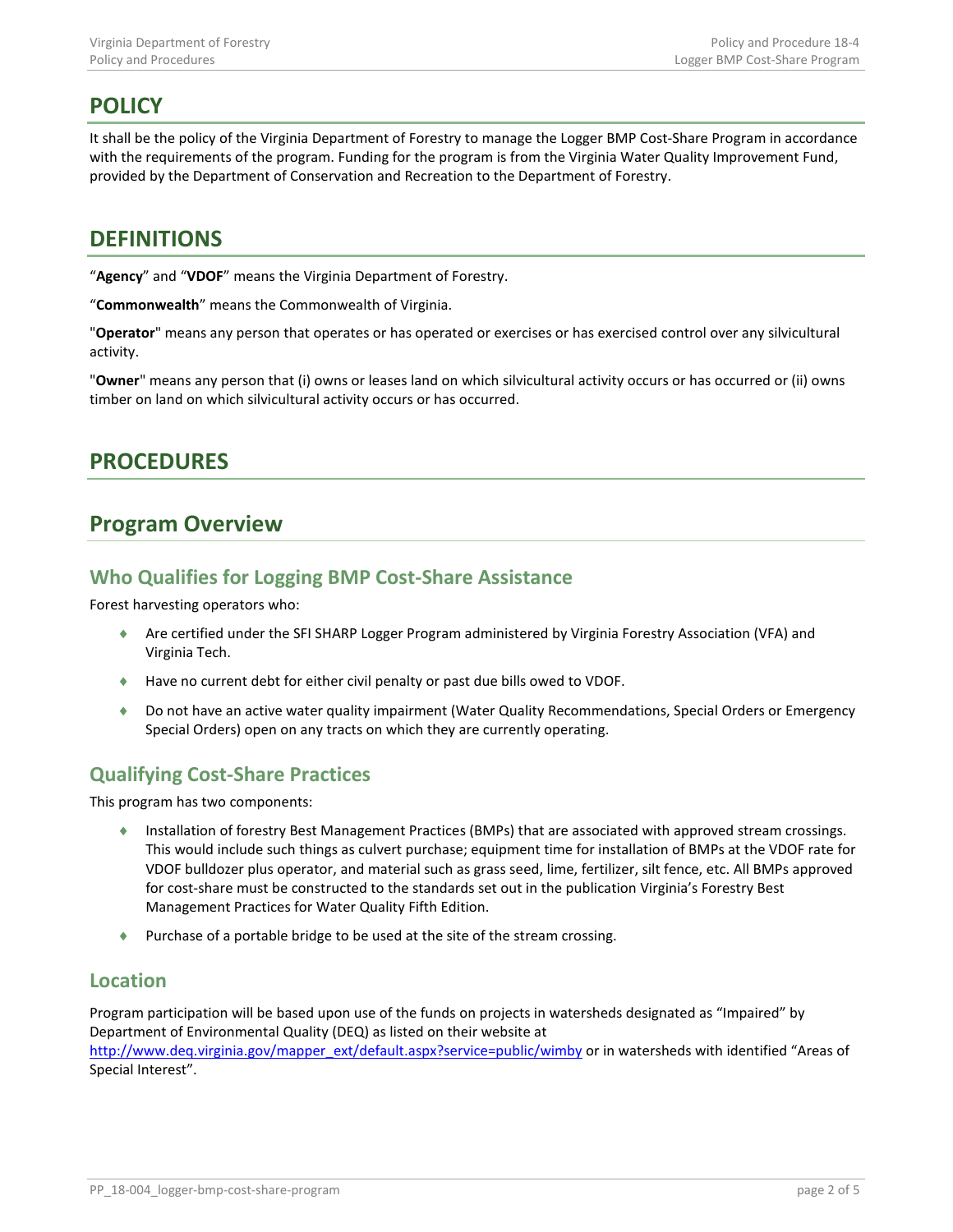### <span id="page-2-0"></span>**Maximum Allowance**

Cost-share is based upon receipts and statement of actual expenses incurred.

- ♦ A maximum of 50 percent of the actual cost for implementation of the forestry Best Management Practices (BMPs) on the approved stream crossing(s) not to exceed \$4,000 per parcel, or
- ♦ A maximum of 50 percent of the cost of the project not to exceed \$8,000 per project if the project includes the purchase of a portable bridge.
- ♦ Total cost-share not to exceed \$8,000 per program year per tax identification entity.

# <span id="page-2-1"></span>**Application**

### <span id="page-2-2"></span>**Application Dates**

The program year runs from July 1, 2021 until all program funds are expended. Sign up will be on a first come, first serve basis (continuous basis) within each region until all money is allocated for the program.

### <span id="page-2-3"></span>**Fund Distribution**

Money will be allocated among regions until used. Shifting of unallocated money from region-to-region will be determined by the water quality program manager. Water quality engineers and specialists will track the number of projects and amounts at the regional level. The water quality program manager will track projects statewide.

### <span id="page-2-4"></span>**Applying for the Logging BMP Cost-Share Program**

- ♦ An eligible operator must submit Form 18.11 [Logger BMP Cost-Share Application,](https://dof.virginia.gov/wp-content/uploads/f18.11.dotx) which incorporates the identified stream crossing(s) and stream crossing(s) design criteria, approximate costs associated with the stream crossing(s), and an appropriate map, which locates the project as well as the latitude and longitude listings for each project component.
	- $\triangleright$  It is recommended that the regional water quality engineer or specialist assist the logger with completing th[e Form 18.11](https://dof.virginia.gov/wp-content/uploads/f18.11.dotx) to ensure completeness and actual program eligibility for the operator.
- ♦ Regional staff are encouraged to promote this program within the course of their daily work.
- $\bullet$  The operator/applicant must sign the application.
- ♦ The operator/applicant must submit [a W-9 Request for Taxpayer Identification Number and Certification.](https://www.doa.virginia.gov/forms/CVG/W9_COVSubstitute.pdf)
- ♦ Incomplete applications or failure to submit appropriate documents will not be considered.

#### <span id="page-2-5"></span>**Application Approval**

- ♦ The water quality engineer or specialist must approve the application and send the application to the water quality program manager at the Headquarters Office for preliminary approval and assignment of the application number.
- ♦ The water quality program manager will return the approved application to the water quality engineer or specialist.
- ♦ At this point, work may begin on the project.

The water quality program manager will assign an Application Number to application in the following format:

♦ BMPXX-YYYY-ZZ with XX = Region (ER, CR, WR) Y = Program Year, and Z = Project # (consecutive number beginning at 01, 02, etc. and starting over with new program year).

Copies to be retained as follows: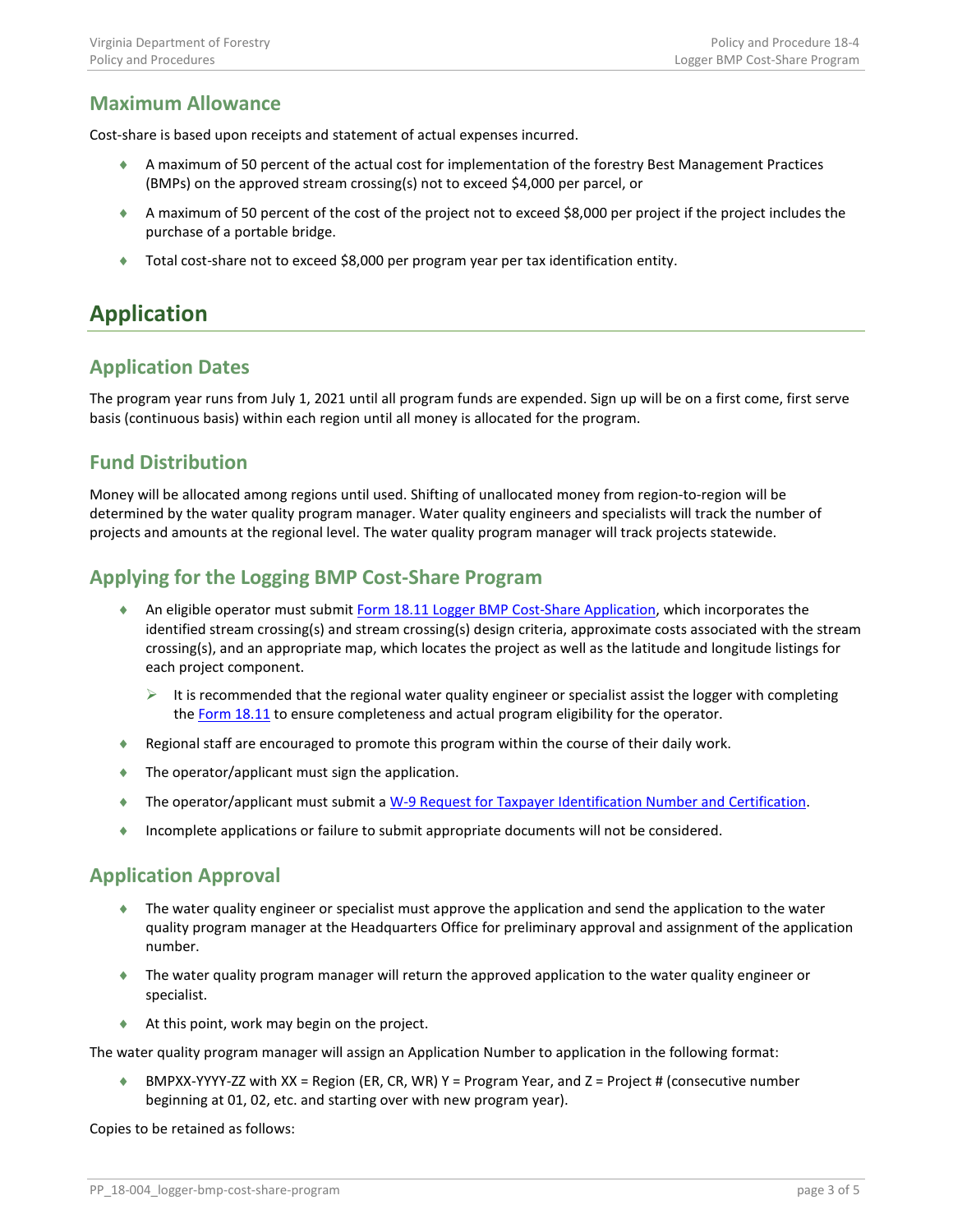- ♦ Original application to be retained by water quality engineer or specialist until project completion.
- ♦ A copy of the approved application form will be delivered or mailed to the program applicant by the water quality engineer or specialist.

### <span id="page-3-0"></span>**Project Completion**

- ♦ Upon completion of the project, the water quality engineer or specialist will inspect the project for compliance with the project proposal.
- ♦ The applicant will provide the water quality engineer or specialist with receipts for any material purchased and/or statements of expenses incurred.
- ♦ The water quality engineer or specialist will complete Form 3.9 [Forestry Cost-Share or Grant Program](https://dof.virginia.gov/wp-content/uploads/f03.09.dotx)  [Certification of Work Completed,](https://dof.virginia.gov/wp-content/uploads/f03.09.dotx) listing the expenses and have the operator sign and date the form, listing the address where they would like the payment sent.
- ♦ The water quality engineer or specialist will complete the lower portion of the [Form 18.11](https://dof.virginia.gov/wp-content/uploads/f18.11.dotx) Section 4 listing project cost and final cost-share amount, and sign the form.
- ♦ The water quality engineer or specialist will make a copy of both forms for their records and send the original [Form 18.11](https://dof.virginia.gov/wp-content/uploads/f18.11.dotx) and [Form 3.9](https://dof.virginia.gov/wp-content/uploads/f03.09.dotx) along with attached receipts to the Headquarters Office water quality program manager for review, final signatures and recording.
- ♦ The water quality program manager will approve and forward to the Finance Office for payment.

# <span id="page-3-1"></span>**Amendment or Cancellation of Project**

Amendment or cancellation of project will be considered as requested by the applicant to the water quality engineer or specialist.

#### <span id="page-3-2"></span>**Cancellation**

- ♦ The water quality engineer or specialist will immediately notify the water quality program manager of any cancellation via email so that funds may be released for another project.
- ♦ The water quality engineer or specialist will note cancellation and date of cancellation on the [Form 18.11,](https://dof.virginia.gov/wp-content/uploads/f18.11.dotx) send the cancelled [Form 18.11](https://dof.virginia.gov/wp-content/uploads/f18.11.dotx) to the water quality program manager, and retain a copy on file.

#### <span id="page-3-3"></span>**Amendment**

- ♦ The water quality engineer or specialist will complete a Form 3.11 [Cost-Share/AMP Project Amendment](https://dof.virginia.gov/wp-content/uploads/f03.11.dotx) and submit to the water quality program manager for approval.
- ♦ The water quality program manager will review, sign approval and return the approved [Form 3.11](https://dof.virginia.gov/wp-content/uploads/f03.11.dotx) to the water quality engineer or specialist.
- ♦ The [Form 3.11](https://dof.virginia.gov/wp-content/uploads/f03.11.dotx) amendment must accompany the final certified [Form 18.11](https://dof.virginia.gov/wp-content/uploads/f18.11.dotx) application when submitted for payment after completion of the project.

### <span id="page-3-4"></span>**AUTHORITY**

This policy and procedure is issued by the Virginia state forester.